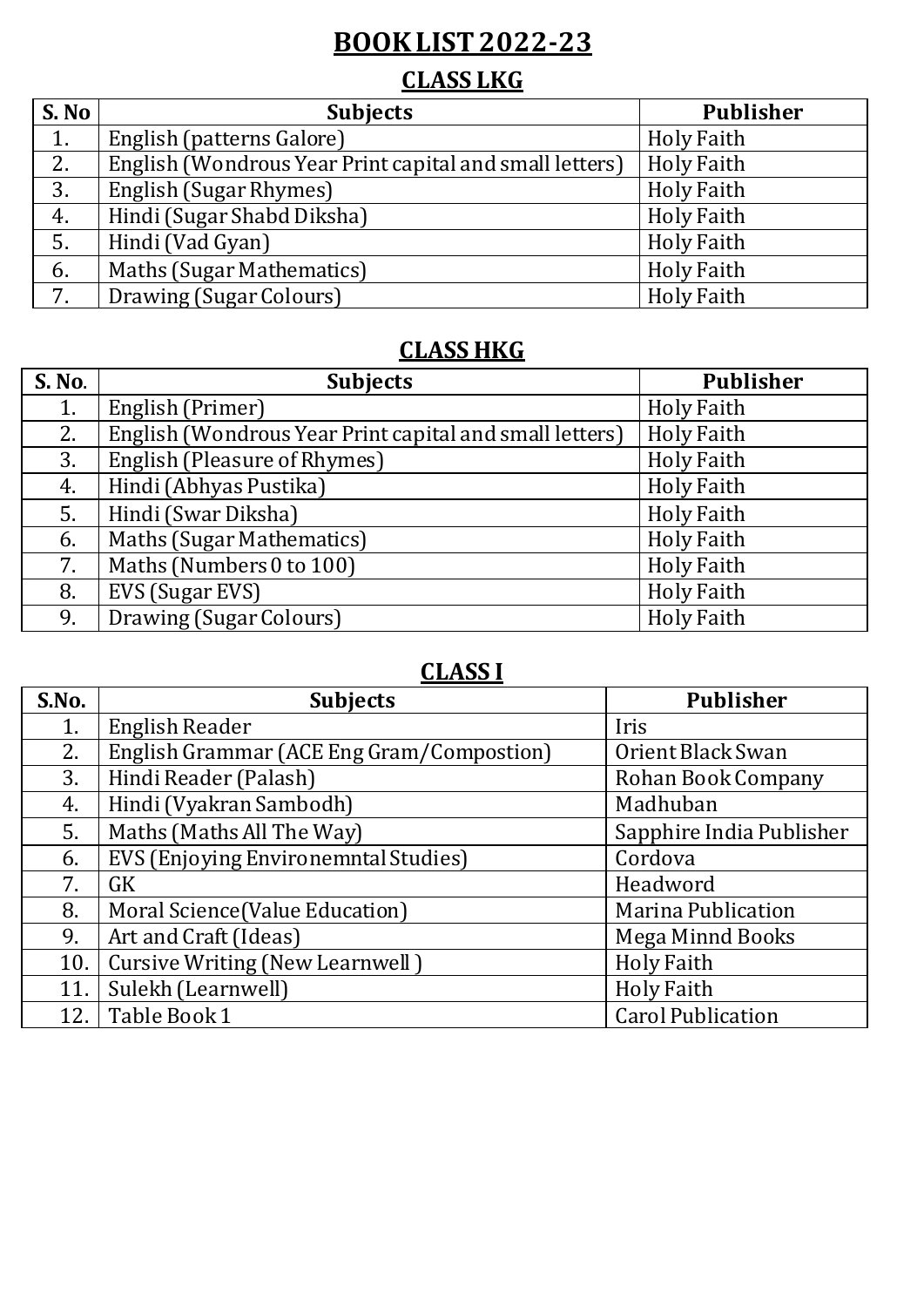**CLASS II**

| <b>S. No.</b> | <b>Subjects</b>                           | <b>Publisher</b>          |
|---------------|-------------------------------------------|---------------------------|
| 1.            | English Reader                            | Iris                      |
| 2.            | English Grammar (ACE Eng Gram/Compostion) | Orient Black Swan         |
| 3.            | Hindi Reader (Palash)                     | Rohan Book Company        |
| 4.            | Hindi (Vyakran Sambodh)                   | Madhuban                  |
| 5.            | Maths (Maths All The Way)                 | Sapphire India Publisher  |
| 6.            | EVS (Enjoying Environemntal Studies)      | Cordova                   |
| 7.            | GK (New Knowledge Alive)                  | Headword                  |
| 8.            | Moral Science(Value Education)            | <b>Marina Publication</b> |
| 9.            | Art and Craft (Ideas)                     | Mega Minnd Books          |
| 10.           | Cursive Writing (New Learnwell)           | <b>Holy Faith</b>         |
| 11.           | Sulekh (Learnwell)                        | <b>Holy Faith</b>         |

# **CLASS III**

| <b>S. No.</b> | <b>Subjects</b>                           | <b>Publisher</b>          |
|---------------|-------------------------------------------|---------------------------|
| 1.            | English Reader                            | Iris                      |
| 2.            | English Grammar (ACE Eng Gram/Compostion) | Orient Black Swan         |
| 3.            | Hindi Reader (Palash)                     | Rohan Book Company        |
| 4.            | Hindi (Vyakran Sambodh)                   | Madhuban                  |
| 5.            | Maths (Maths All The Way)                 | Sapphire India Publisher  |
| 6.            | EVS (Enjoying Environemntal Studies)      | Cordova                   |
| 7.            | GK (New Knowledge Alive)                  | Headword                  |
| 8.            | Moral Science(Value Education)            | <b>Marina Publication</b> |
| 9.            | Computer (Cyber Quest)                    | Kips                      |
| 10.           | Art and Craft (Ideas)                     | <b>Mega Minnd Books</b>   |
| 11.           | <b>Cursive Writing (New Learnwell)</b>    | <b>Holy Faith</b>         |
| 12.           | Sulekh (Learnwell)                        | <b>Holy Faith</b>         |

## **CLASS IV**

| <b>S. No.</b> | <b>Subjects</b>                           | Publisher                 |
|---------------|-------------------------------------------|---------------------------|
| 1.            | English Reader                            | Iris                      |
| 2.            | English Grammar (ACE Eng Gram/Compostion) | Orient Black Swan         |
| 3.            | Hindi Reader (Palash)                     | Rohan Book Company        |
| 4.            | Hindi (Vyakran Sambodh)                   | Madhuban                  |
| 5.            | Maths (Maths All The Way)                 | Sapphire India Publisher  |
| 6.            | EVS (Enjoying Environemntal Studies)      | Cordova                   |
| 7.            | GK (New Knowledge Alive)                  | Headword                  |
| 8.            | Moral Science(Value Education)            | <b>Marina Publication</b> |
| 9.            | Computer (Cyber Quest)                    | Kips                      |
| 10.           | Art and Craft (Ideas)                     | Mega Minnd Books          |
| 11.           | Cursive Writing (New Learnwell)           | <b>Holy Faith</b>         |
| 12.           | Sulekh (Learnwell)                        | <b>Holy Faith</b>         |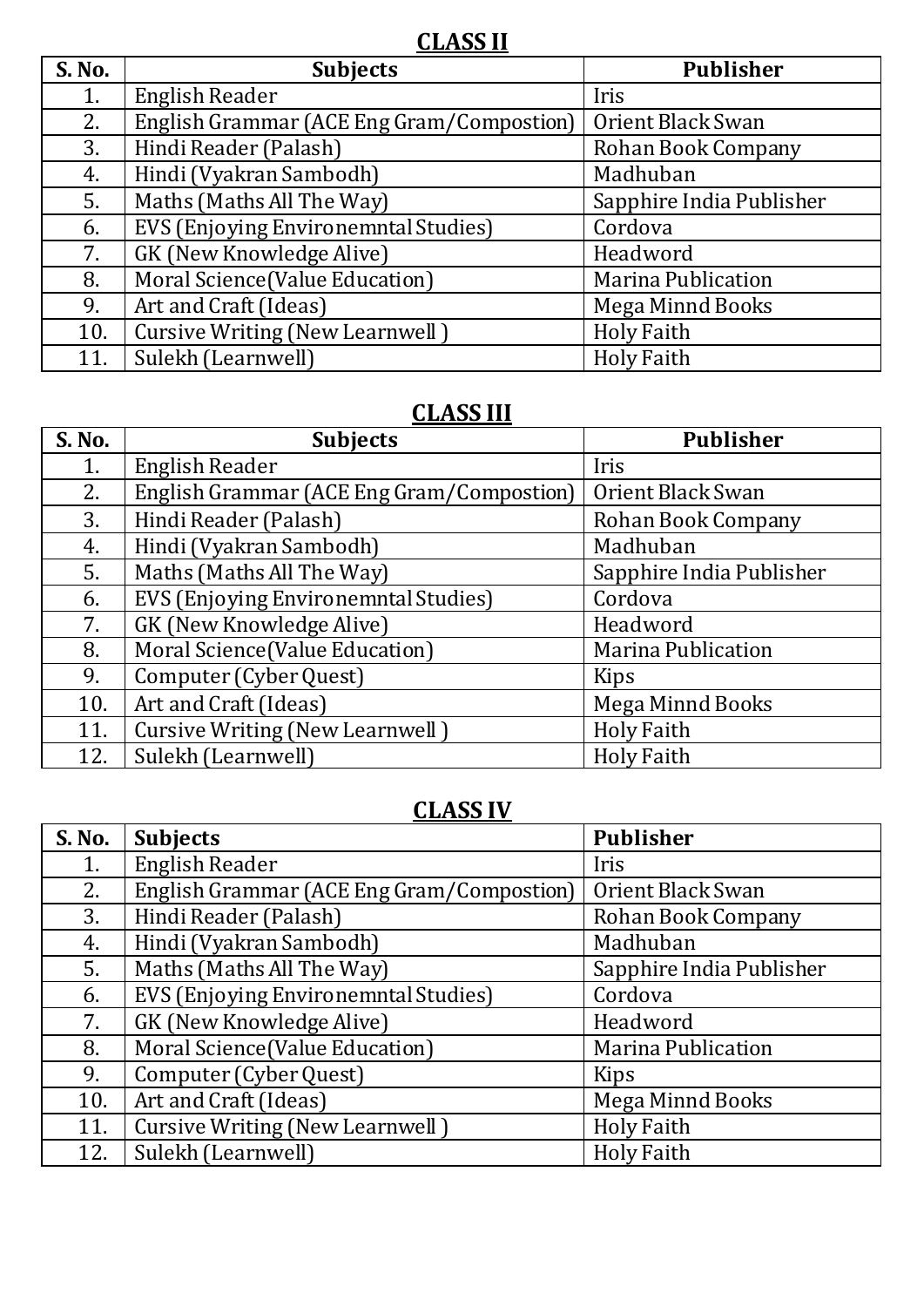**CLASS V**

| <b>S. N.</b> | <b>Subjects</b>                           | <b>Publishers</b>         |
|--------------|-------------------------------------------|---------------------------|
| 1.           | English Reader                            | Iris                      |
| 2.           | English Grammar (ACE Eng Gram/Compostion) | Orient Black Swan         |
| 3.           | Hindi Reader (Palash)                     | Rohan Book Company        |
| 4.           | Hindi (Vyakran Sambodh)                   | Madhuban                  |
| 5.           | Maths (Maths All The Way)                 | Sapphire India Publisher  |
| 6.           | EVS (Enjoying Environemntal Studies)      | Cordova                   |
| 7.           | GK (New Knowledge Alive)                  | Headword                  |
| 8.           | Moral Science(Value Education)            | <b>Marina Publication</b> |
| 9.           | Computer (Cyber Quest)                    | Kips                      |
| 10.          | Art and Craft (Ideas)                     | <b>Mega Minnd Books</b>   |
| 11.          | <b>Cursive Writing (New Learnwell)</b>    | <b>Holy Faith</b>         |
| 12.          | Sulekh (Learnwell)                        | <b>Holy Faith</b>         |

## **CLASS VI**

| S. N. | <b>Subjects</b>                       | <b>Publishers</b>           |
|-------|---------------------------------------|-----------------------------|
| 1.    | English Reader (New Pathways Updated) | Oxford                      |
| 2.    | English (new Trends in eng gram and   | Evergreen                   |
|       | Composition                           |                             |
| 3.    | Hindi Reader (Aamodini)               | <b>Friends Publications</b> |
| 4.    | Hindi Vyakran (Gulmohar)              | <b>Fullmarks</b>            |
| 5.    | <b>Mathematics</b>                    | Bharati Bhawan              |
| 6.    | Social Science (Footprints)           | <b>Macmillian Education</b> |
| 7.    | Science (Science Success)             | Goyal Brothers Prakashan    |
| 8.    | Computer (Cyber Quest)                | Kips                        |
| 9.    | GK (GK WHIZ)                          | <b>Frank Emu Books</b>      |
| 10.   | Moral Science (Value Education)       | <b>Marina Publications</b>  |
| 11.   | Art and Craft (Wonder)                | <b>Black Sparrow Books</b>  |
| 12.   | Bal Sanskrit Kanika I                 | Goyal Brothers Prakashan    |
| 13.   | Ram Katha                             | <b>NCERT</b>                |

## **CLASS VII**

| <b>S. No.</b> | <b>Subjects</b>                       | <b>Publishers</b>           |
|---------------|---------------------------------------|-----------------------------|
| 1.            | English Reader (New Pathways Updated) | Oxford                      |
| 2.            | English (new Trends in eng gram and   | Evergreen                   |
|               | Composition                           |                             |
| 3.            | Hindi Reader (Aamodini)               | <b>Friends Publications</b> |
| 4.            | Hindi Vyakran (Gulmohar)              | Fullmarks                   |
| 5.            | <b>Mathematics</b>                    | Bharati Bhawan              |
| 6.            | Social Science (Footprints)           | <b>Macmillian Education</b> |
| 7.            | Science (Science Success)             | Goyal Brothers Prakashan    |
| 8.            | Computer (Cyber Quest)                | Kips                        |
| 9.            | GK (GK WHIZ)                          | Frank Emu Books             |
| 10.           | Moral Science (Value Education)       | <b>Marina Publications</b>  |
| 11.           | Art and Craft (Wonder)                | <b>Black Sparrow Books</b>  |
| 12.           | Bal Sanskrit Kanika II                | Goyal Brothers Prakashan    |
| 13.           | Maha Bharat                           | <b>NCERT</b>                |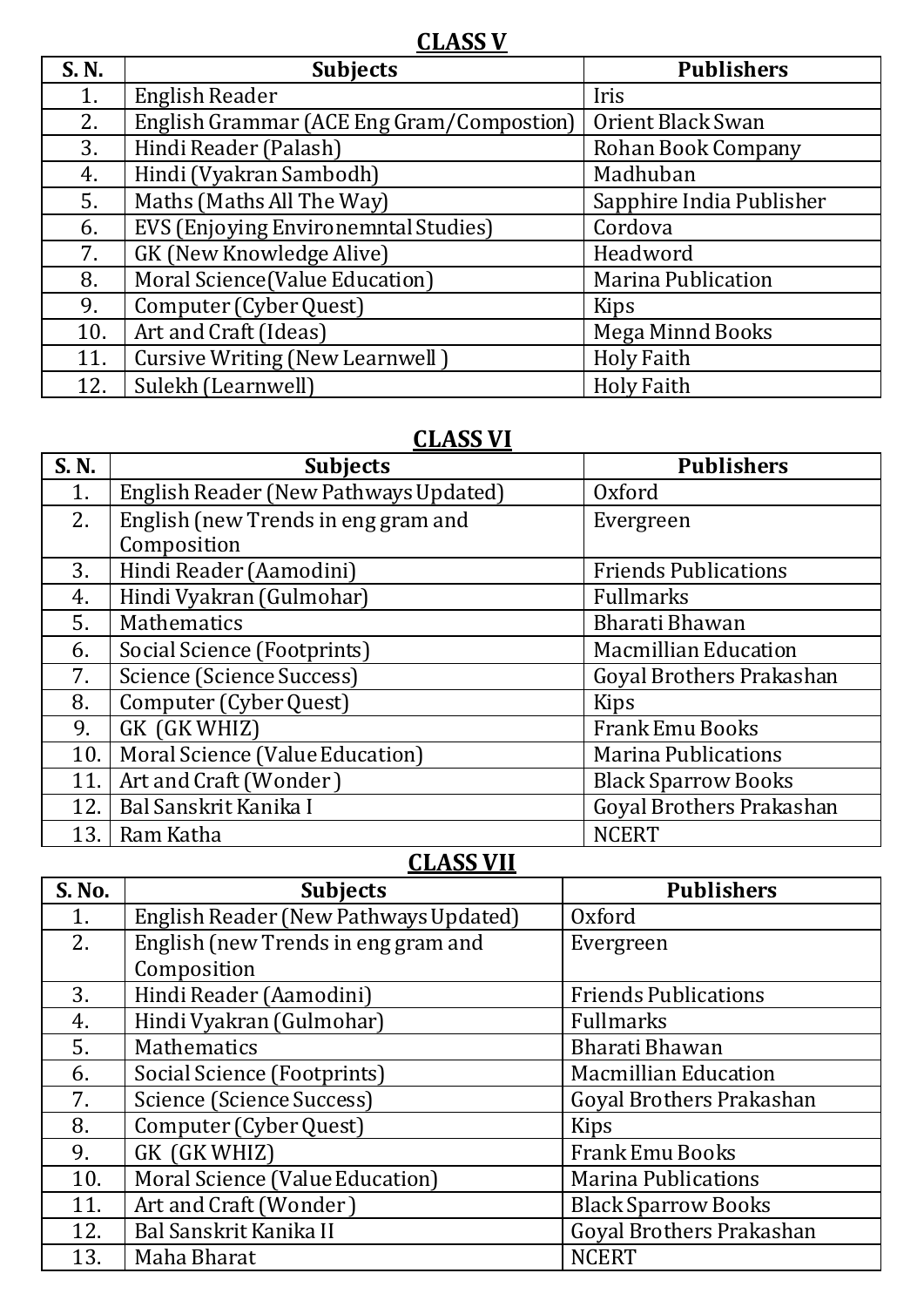## **CLASS VIII**

| S. No. | <b>Subjects</b>                       | <b>Publishers</b>           |
|--------|---------------------------------------|-----------------------------|
| 1.     | English Reader (New Pathways Updated) | Oxford                      |
| 2.     | English (new Trends in eng gram and   | Evergreen                   |
|        | Composition                           |                             |
| 3.     | Hindi Reader (Aamodini)               | <b>Friends Publications</b> |
| 4.     | Hindi Vyakran (Gulmohar)              | Fullmarks                   |
| 5.     | Mathematics                           | Bharati Bhawan              |
| 6.     | Social Science (Footprints)           | <b>Macmillian Education</b> |
| 7.     | Science (Science Success)             | Goyal Brothers Prakashan    |
| 8.     | Computer (Cyber Quest)                | Kips                        |
| 9.     | GK (GK WHIZ)                          | <b>Frank Emu Books</b>      |
| 10.    | Moral Science (Value Education)       | <b>Marina Publications</b>  |
| 11.    | Art and Craft (Wonder)                | <b>Black Sparrow Books</b>  |
| 12.    | Sanskrit Kanika III                   | Goyal Brothers Prakashan    |
| 13.    | Bharat ki Khoj                        | <b>NCERT</b>                |

#### **CLASS IX**

| <b>S. No.</b> | <b>Subjects</b>            | <b>Publishers</b> |
|---------------|----------------------------|-------------------|
| 1.            | <b>English Practice IX</b> | <b>Bravia</b>     |
| 2.            | English Beehive IX         | <b>NCERT</b>      |
| 3.            | English Moments IX         | <b>NCERT</b>      |
| 4.            | English Work Book IX       | <b>NCERT</b>      |
| 5.            | Sparsh I                   | <b>NCERT</b>      |
| 6.            | Sanchayan I                | <b>NCERT</b>      |
| 7.            | Hindi Grammar B Course     | Sarswati House    |
| 8.            | Computer Book              | Ratna Sagar       |
| 9.            | Science                    | <b>NCERT</b>      |
| 10.           | Lab Manual Science         | <b>FULL MARKS</b> |
| 11.           | History                    | <b>NCERT</b>      |
| 12.           | Economics                  | <b>NCERT</b>      |
| 13.           | <b>Political Science</b>   | <b>NCERT</b>      |
| 14.           | Geography                  | <b>NCERT</b>      |
| 15.           | Math's Book                | <b>NCERT</b>      |
| 16.           | Lab Manual Math's          | Arya Book Depot   |
| 17.           | Moral Science IX           | Land Mark         |